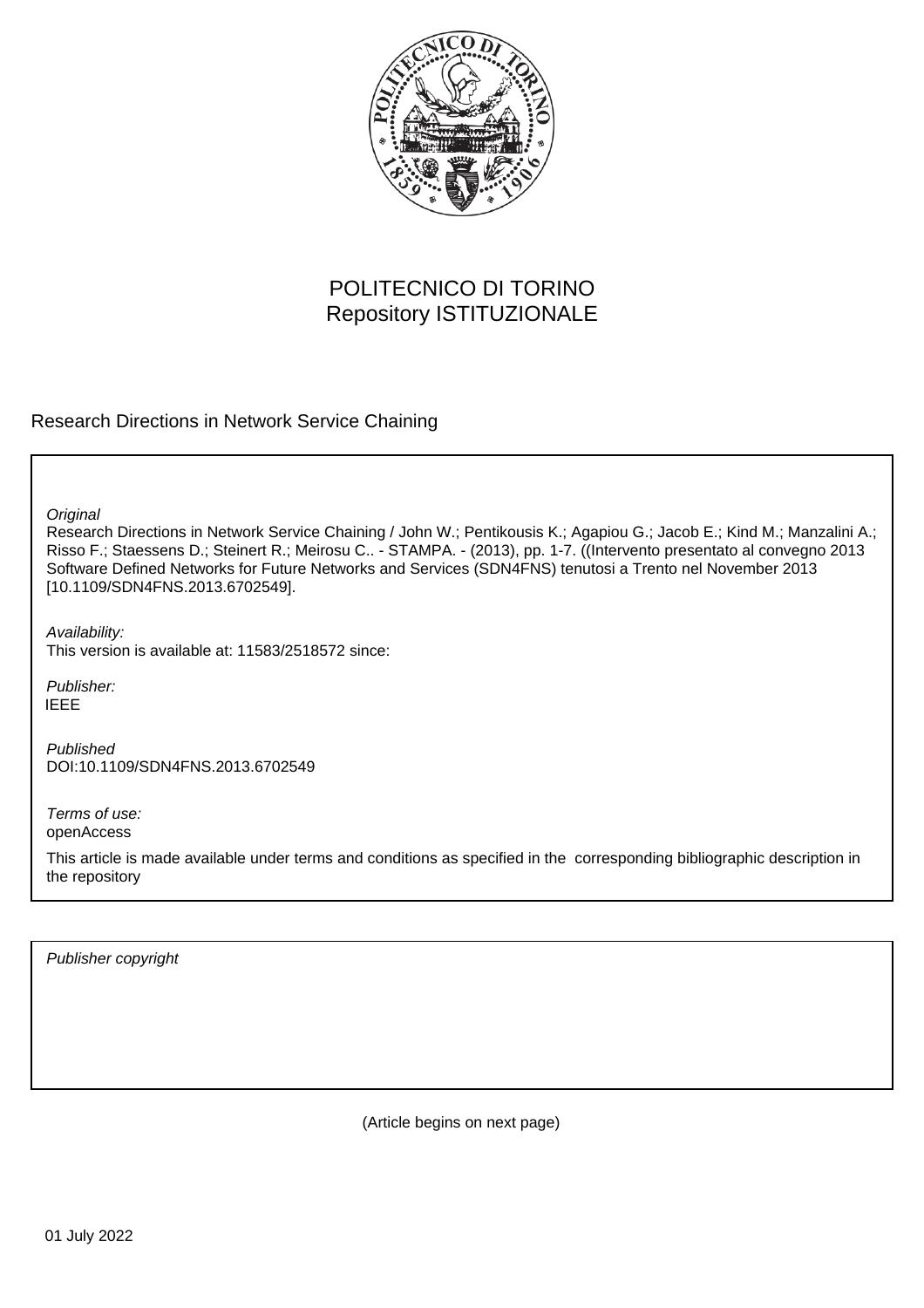# Research Directions in Network Service Chaining

Wolfgang John\*, Konstantinos Pentikousis^, George Agapiou<sup>%</sup>, Eduardo Jacob<sup>¤</sup>, Mario Kind<sup>\$</sup>, Antonio Manzalini°, Fulvio Risso<sup>§</sup>, Dimitri Staessens<sup>&</sup>, Rebecca Steinert<sup>†</sup>, and Catalin Meirosu\*

\* Ericsson  $\wedge$  EICT  $\swarrow$  OTE Research  $\swarrow$  University of the Basque Country  $\swarrow$  S Deutsche Telekom AG

<sup>o</sup> Telecom Italia <sup>§</sup> Politecnico di Torino <sup>&</sup> iMinds <sup>†</sup> SICS

Corresponding author email: *wolfgang.john@ericsson.com*

*Abstract***—Network Service Chaining (NSC) is a service deployment concept that promises increased flexibility and cost efficiency for future carrier networks. NSC has received considerable attention in the standardization and research communities lately. However, NSC is largely undefined in the peer-reviewed literature. In fact, a literature review reveals that the role of NSC enabling technologies is up for discussion, and so are the key research challenges lying ahead. This paper addresses these topics by motivating our research interest towards advanced dynamic NSC and detailing the main aspects to be considered in the context of carrier-grade telecommunication networks. We present design considerations and system requirements alongside use cases that illustrate the advantages of adopting NSC. We detail prominent research challenges during the typical lifecycle of a network service chain in an operational telecommunications network, including service chain description, programming, deployment, and debugging, and summarize our security considerations. We conclude this paper with an outlook on future work in this area.** 

## *Keywords—Network Service Chaining; SDN; NFV*

### I. INTRODUCTION

Infrastructure network operators are currently struggling to meet growing user and traffic demands on their traditional connectivity services, for example, in terms of providing sufficient capacity and mobility support. While subscribers enjoy a constantly (and often drastically) declining "cost per bit", operator investments (CAPEX) and operational costs (OPEX) for the increasingly complex network infrastructure are rising: new technologies have to be incorporated while older investments are still operational and will be so for the foreseeable future. From a technical point of view, "over-the-top" service providers (OTT) can innovate and introduce new technologies at a rapid pace, while vendors close to the physical network enhance access technologies by orders of magnitude within a decade. This is only possible because the middle part of the protocol stack remains largely unchanged.

 The price to pay for this approach, which calls for flexibility and innovation concentrating at the edges of the protocol stack, is the so-called "network ossification". Architectural kludges implemented through the introduction of middleboxes exacerbate this further: service chains must be carefully crafted from statically-assembled components chosen at design time. Then, once a network service is defined, little can change: operators can mainly perform minor configuration changes (e.g. parameter tuning) and address scalability

through further infrastructure investment to reach more subscribers. In short, a whole network is purpose-built and optimized for a few static services. This modus operandi is advantageous in terms of service quality guarantees and has served, up to now, the telecommunications industry well. But it is particularly inflexible in the current market and technological conditions. Earlier investments in specialized hardware are difficult to re-tool and re-deploy with new functionality: network service providers (NSPs) cannot weave together best-of-breed technologies to form novel full service chains at will. In the end, NSPs operate, manage, and maintain costly and monolithic service silos deployed for decades.

To some extent, the current network service chaining (NSC) model is reminiscent of how mainframes were built in the early years of high-performance computing. For example, deployment models for advanced services, such as intrusion detection and prevention systems (IDS/IPS), firewalls, content filters and optimization mechanisms, deep packet inspection (DPI), caching, etc., are typically centered on monolithic platforms installed at fixed locations in or at the edge of the carrier core network. Besides being rigid and static, deployment of advanced network services and connectivity between network and service platforms often lack automatic configuration and customization capabilities, leading to significantly stretched deployment times and large operational complexity. Operational complexity is further aggravated by NSP organizational "silos" - separate teams and software systems manage particular network domains, treating service fulfillment and assurance as separate processes. As a result, troubleshoot times may vary greatly (from hours to days or even weeks).

Efforts to overhaul NSC gained significant traction recently in both research and standardization fora as NSPs seek to offer advanced services beyond basic connectivity, while optimizing infrastructure use and operational efficiency. For example, the IETF contemplates the creation of a dedicated working group on NSC. In this case, Quinn et al. [1] define a service chain loosely as "*the required functions and associated order that must be applied to packets and/or frames.*" Conversely, Zhang et al. [2] motivate the need for "*steer[ing] traffic at the granularity of subscriber and traffic types*" and "*through the right inline service path*" but do not actually define NSC formally. In sum, earlier literature sketches the overall NSC context but falls short of providing a clear and concise definition of what NSC entails in detail.

We fill this gap in the following two sections and discuss our considerations regarding NSC in carrier-grade infrastruc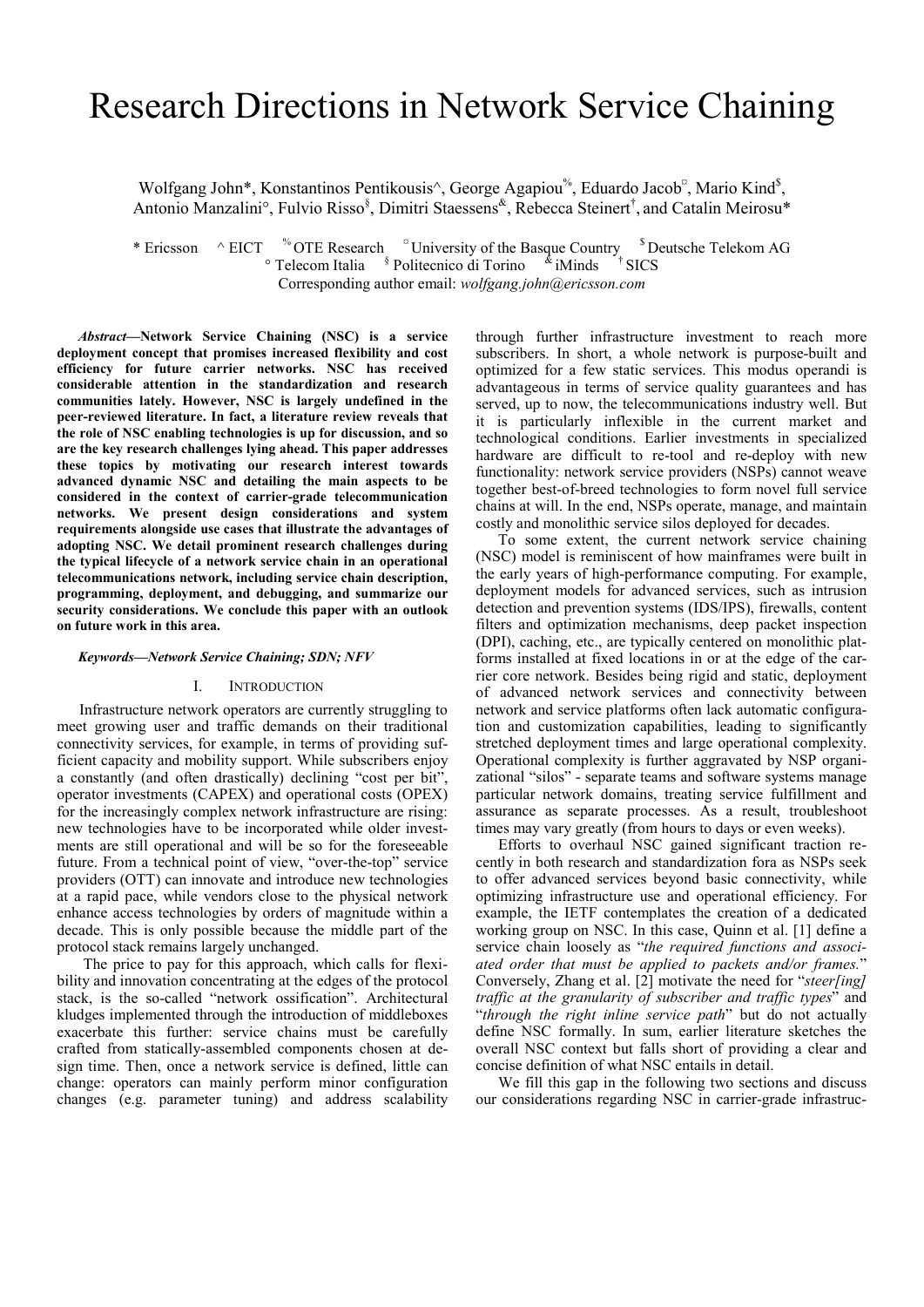ture networks. The remainder of this paper is dedicated to the current research directions in NSC, starting with service lifecycle aspects, including service chain description, programming, deployment, and debugging. We then introduce a holistic approach for tackling these issues in line with work planned in the EU-funded FP7 UNIFY project and conclude this paper with an outlook of the NSC area.

## II. MOTIVATION

Several drivers are expected to impact network and service infrastructure evolution in the coming years: technological progress in commercial of the shelf (COTS) hardware, cost reductions in processing and storage systems, growing availability of open source software defined networking (SDN) solutions, and "intelligence" migration towards user devices. These drivers will open new business opportunities and increase the competition in the ICT arena. The ossification of IP over transport networks hinders the flexible deployment of new network layer functionality (e.g. routing algorithms) or in-network security services (e.g. firewalls).

Changes to existing network platforms need careful engineering and customizations to address inter-dependencies between functional components and to meet high expectations on quality. Consequently, introducing new functionality into a deployed network is complicated, time-consuming and thus expensive. This rigidity provides few, if any, opportunities for re-tooling the network, and inhibits, in practice, the emergence of new revenue sources. In this context, reducing the "time-tomarket" by minimizing the duration of the current network operator innovation cycle is critical.

Complexity compounds as third-party operators, such as wholesale customers, cellular, and cable network operators, call for access to the network platform and demand services beyond what the operator offers in retail. By the same token, access/aggregation carriers are no longer the only customerfacing infrastructure substrate and seek access to other access/aggregation operator's platforms in return, e.g. metro or cable network providers.

Significantly higher degrees of automation within management and configuration tasks could reduce both OPEX and CAPEX. OPEX reduction can be achieved, for example, by reducing the network touch-points (and thus possible configuration mistakes) and by assisting human administrators in configuring and managing equipment. CAPEX reduction can be achieved, for instance, by delaying network resource investments (e.g. by re-factoring and optimizing the use of available resources), through the virtualization of certain network functions that can run on standard data center hardware, and that can be instantiated in various locations, as considered by the ETSI Network Function Virtualization (NFV) [3] effort.

In today's network architectures, increasingly more complex services, such as IPTV, security services, and delivery optimizations, have been introduced through the deployment of middleboxes, both in the operator-controlled network as well as beyond the reach of the carrier in the home network environment. One example of an increasingly complex network platform is the 3GPP Evolved Packet Core (EPC) and its optimizations for content delivery and security. In addition to the typical eNodeB, S/PGW, MME and other network functions [4], an EPC deployment requires the following functions typically installed in independent boxes: i) Network Address Translation (NAT) from private IPv4 addresses to public IPv4/v6 addresses; ii) service access policing, e.g., for VPN, video platforms and VoIP; iii) infrastructure firewall protection; iv) a content distribution network (CDN) solution for efficient popular content distribution; and v) transcoding engines for optimized picture and video delivery.

In this case, customer traffic crosses several middleboxes, which effectively requires operators to define statically-provisioned service chains. Each middlebox is a stateful system supporting a very narrow set of specialized network functions and is based on purpose-built and typically closed hardware. This agglomeration of all kinds of middleboxes contributes to network ossification, and is responsible for a significant part of the network CAPEX/OPEX. As highlighted above, today an operator cannot re-use any of these middleboxes as they are carefully crafted to provide a single service: take one box out and the whole chain breaks. In contrast, the introduction of SDN and NFV in operator networks enables flexible allocation, orchestration and management of L2-L7 network functions and services and provides the substrate for dynamic network service chains.

Early-stage related work in SDN-based service chains originates in OpenFlow demonstrations. For example, OpenPipes [5] explored the possibility of using a modular network component system design in which self-contained innetwork functions, such as digital image filters for video content distribution, could be called upon to create a video processing system. However, this work is basically a feasibility study and does not consider a carrier-grade network. Bari et al. [6] survey how virtualization can improve flexibility, scalability, and resource efficiency for data center operators and point to future research directions in that area, but provide few clues on virtualization benefits for telecommunication operators. On the other hand, work such as MobileFlow [7] details a possible way forward for introducing carrier-grade virtualization in EPC, but does not delve into NSC to a significant extent.

## III. NETWORK SERVICE CHAINING

In general terms, we define dynamic Network Service Chaining as *a carrier-grade process for continuous delivery of services based on network function associations.* In this context*, continuous delivery* means dynamic network function orchestration and automated (re-)deployment used to improve operational efficiency. *Carrier-grade* means that the entire process is designed for high availability and fast failure recovery, with reliable testing capabilities integrated in every step of the process.

Fig. 1 illustrates how data travels from source to destination with and without the introduction of a dynamic NSC architecture. Today, each and every data packet has to be processed by a predefined series of (often hardware-based) "services" such as a security gateway service, a Deep Packet Inspection service (DPI), a firewall (FW), a load balancer, and so on. Fig. 1 is representative of what NSC principles can accomplish, resulting in a dynamic, software-configurable and upgradable system. NSC provides the means so that data can flow naturally without the intervention imposed by different services residing at different nodes. Network services can be implemented as part of a dynamic chain where each flow is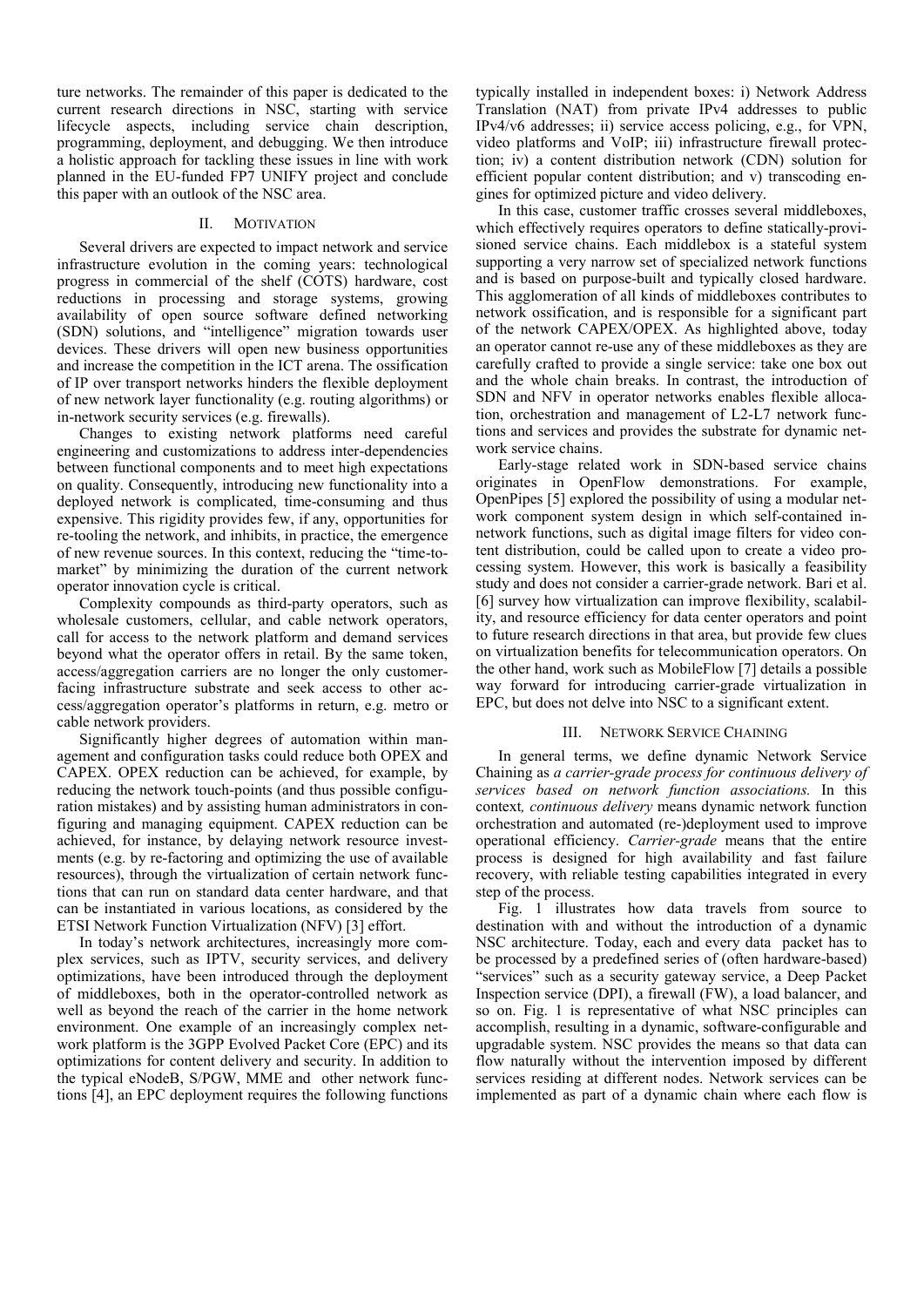processed by various service functions thus avoiding the need for deploying different physical network elements. Hence, NSC benefits from virtualization, allowing physical entities, whether manually configured or implemented with software, to be integrated seamlessly at a higher layers.



Figure 1: The bold orange line depicts traditional service creation models, following a predefined order of monolithic service elements. The dashed black line depicts dynamic NSC, passing physical and virtual service functions embedded into different network domains.

Another example of the benefits of adopting dynamic NSC is depicted in Fig. 2. When data travels in the same network (e.g. communication between two users who belong in the same network) it goes through different policy enforcement points, balancers, security gateways, traffic schedulers, etc., which may be in software or in hardware depending on the size and the complexity of the network. The goal of these elements is to provide better security and fairness to the end users. However, when traffic has to traverse different network domains, additional operator investment in terms of software and hardware are required, e.g. in the form of a provider edge (PE) gateway which consists of software (different policy elements) and hardware for routing and forwarding the traffic. In these cases, things become more complex and data may experience heavy deterioration in terms of delay depending on the cross-domain network load and the number of the policy elements through which this data is passing. With dynamic NSC implemented in each of the network domains and by exploiting the NSC functionality on the PE elements, it will lead to more intelligent traffic steering and thus provide traffic performance acceleration. Sensitive data and multimedia flows can cross different networks in a reliable and, more importantly, predictable manner when NSC is implemented in the edge of the different network domains.



**Figure 2** Service provider network interconnection

However, dynamic service chaining and the evolution of network virtualization from data centers into carrier networks do not come without their own challenges. Due to the dynamic nature of the service path, it will no longer be feasible to allow for lengthy discovery processes separating the fulfillment and assurance steps. In addition, each network service chain could evolve automatically to include new service components, if necessary, or shed components that are no longer needed at run time. The flexible bundling of service components customized to individual subscribers will lead NSC operators to manage large numbers of services and service instances. This is unlike the current operational environment, where carriers manage dozens of services, which apply to millions of subscribers. To be able to handle large numbers of flexibly created dynamic network services, we define *continuous network service delivery* as the operator ability to introduce customized services at a rapid pace while maintaining carriergrade end-user quality of experience.

## IV. NSC RESEARCH DIRECTIONS

In order to enable dynamic NSC in future operator networks, several challenges need to be addressed. This section follows the lifecycle of a compound service realized via NSC, which includes description and programming, service instance deployment, continuous network service delivery, as well as security, and identifies the associated research directions.

## *A. NSC Description and Programming*

Network service chains can be considered as particular cases of service composition. As a research topic, service composition has been studied extensively before [8][9]. Research questions which are still open include optimization strategies for decomposition and aggregation of services and service blocks, service modeling languages, design for personalization, mobility, context awareness and adaptation, modeling and enforcement of policies, risk and trust.

Although every link in the service chain could be treated as a service in its own right, it is yet unclear to what extent the *aggregation of service blocks* needs to be performed through interfaces that are highly descriptive or whether simple RESTful interfaces might be more appropriate for the task. There are similarities between characteristics that are desirable for chain links and the netlet concept from the NENA architecture [10].

Recent work in the domain of network programming languages (such as Pyretic [11] and Maple [12]) shows how to implement network functionality by controlling the flow space in an SDN/OpenFlow switch in a programmatic manner. Netcore [13] allows policies to be described in terms of arbitrary functions that cannot be directly realized on physical switches. To handle such policies, the compiler generates an underestimation of the overall policy using a simple static analysis, and then uses partial evaluation to refine this underestimation at run time using the actual packets seen in the network. Less generic solutions, such as SIMPLE [14], have been proposed to address challenges related to mapping towards physical resources and controller visibility into the functionality exposed by a middlebox.

The environment of a dynamic *service chain* calls for *programming languages* that address complex policies in accordance to the packet processing capabilities in the chain links.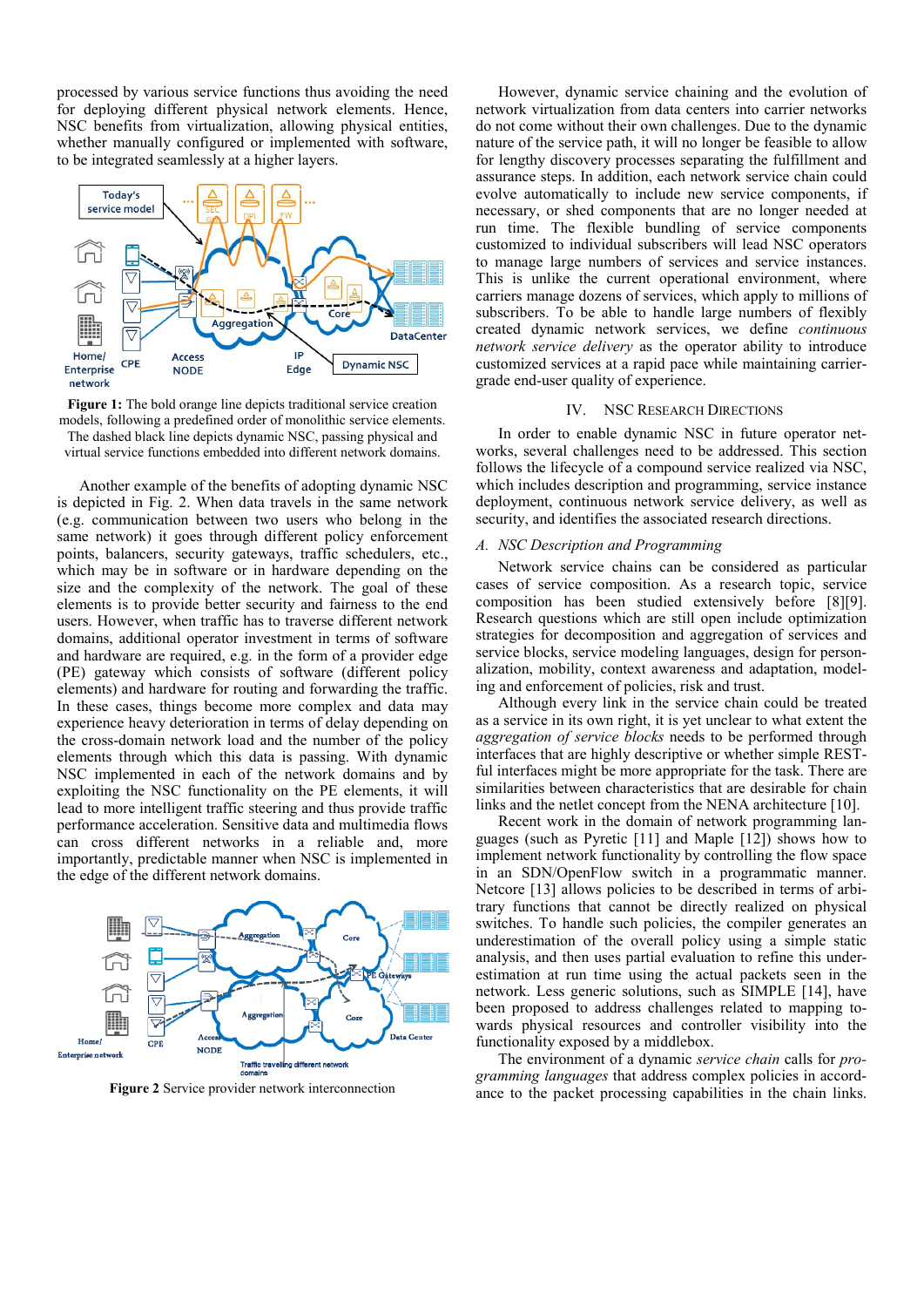For instance, complex functionality, such as caching or intrusion detection, needs programmability constructs that go beyond simple manipulation of flow tables and address handling. As service chains will be deployed on both physical and virtual infrastructures, it is reasonable to believe that virtual switches may in time develop characteristics that are beyond the reach of their physical counterparts in terms of flexibility, feature complexity and frequency in release cycles.

Ways to accurately describe the service characteristics are needed in order to enable automated NSC deployment and optimization. *Service description* needs to cover both the service level and resources involved, from hardware (or a virtual representation) and software point of view. The problem of accurately describing high-level services has been tackled from different angles. The Grid community has focused its efforts on Semantic Grid and OGSA [15]. The cloud computing community has been working on the topic too [16]. Regarding resource description languages with a network orientation, some work is available in the literature (e.g. VXDL[17]). From a NSC perspective, VXDL includes temporal constraints difficult to synchronize between orchestration engines, and not directly supported by resources.

Dynamic service chains are expected to be instantiated in large numbers, likely in the order of the number of subscribers to a particular network. Service and resource description languages need to address such *scalability aspects* natively in order to allow for efficient deployment. Beyond simple temporal constraints, other constraints related to QoS, resource sharing and mobility, security and energy efficiency need to be supported. Particular attention needs to be paid to describing network flows (in OpenFlow terms) that must be forwarded between elements. This task is not trivial because the OpenFlow flow-match-action definition is so rich (and starting with version 1.2, expandable) that the possibilities for aggregating, dividing and defining flows are almost endless.

Virtualization technologies enable resource sharing in a transparent manner between multiple service chain instances. In an OpenFlow context, the OFELIA Control Framework [18], Layer 2 Prefix-based Network Virtualization [19], FlowVisor [20] and FlowN [21] are examples in this respect. Dynamic flow reconfiguration at the architectural level of the infrastructure by different actors owning different service chain instances will have a large impact on scalability requirements (mainly in terms of signaling) which must be addressed. Virtual machine migration can, too, impact behavior at the flow level and lead to sub-optimal resource utilization when the virtual and physical infrastructure descriptions are not able to encompass all applicable constraints. Maintaining optimal resource usage under such dynamic conditions requires adaptive monitoring and optimization approaches, crucial for tracking and optimizing resources between multiple service instances relative to usage and policy constraints.

The definition of a dynamic service chain needs to facilitate *monitoring and problem troubleshooting* for chain instances under live operations. Certain steps were made in this direction, ranging from more theoretical proposals such as [22], to specifying a set of key performance indicators as part of the Service Measurement Index [23] and developing Application Programming Interfaces (API) such as the TMForum Simple Management API [24]. The exchange of service monitoring information is generally well understood and challenges relate more to the shear amount of information to be provided as well as privacy concerns. However, as illustrated by the discussion in the IETF ALTO working group regarding privacy requirements in the exchange of topology data [25], certain information that could be used to facilitate troubleshooting is considered sensitive by the providers. More than a simple modeling exercise, determining what troubleshooting-related information needs to be made available between links in a dynamic service chain requires establishing a balance between the utility of every bit exposed versus the potential business risks. However, in order to facilitate troubleshooting via automated tools, fairly detailed information as well as troubleshooting-related actuators need to become available through programmatic interfaces.

## *B. Service Instance Deployment*

Datacenter networking is typically based on rather homogeneous platforms. In stark contrast, telecommunications gear has traditionally used a mixture of different components, such as network processors, ASICs, and a wide variety of processing elements. Heterogeneity limits platform openness to general programmers. In practice, it is difficult to allow anyone but the network equipment manufacturer to create, install and deploy software on physical devices.

Future network equipment, suitable for NSC, could follow the SDN datacenter model, i.e. migrate toward a *universal node* paradigm, in which the computation and storage resource architecture is mutated from the standard high-volume hardware deployed in datacenters. This would lead the entire path from network edge to datacenter to be seen as a homogeneous programmable platform, enabling software deployment at any place of this (long) programmable path. Similarly, currently monolithic (and complex) functions can be split into several components, each one running at the location that is the best suited for the overall service operation.

As an illustrative example, consider a complex function running on current networks such as a Broadband Remote Access Server (BRAS), which is typically implemented as a dedicated network element with deeply integrated monolithic software. NSC based on universal nodes, on the other hand, would allow function refactoring into modules, with some of them executed at the network edge (e.g., user session termination), others in the core (e.g., content caching), and the rest in the datacenter (e.g., user authentication). From the network operator point of view, this NSC-based BRAS is a unique function, without any reference to the exact physical location of different modules. In principle, automatic dispatchers would optimize the location of each component of this function by (dynamically) relocating each module based on different parameters such as its CPU/memory requirements, the network traffic generated by the communication between different modules, and so on.

While service chaining distributed across the operator network and datacenters is a likely way forward, future physical architectures of network devices are not clear yet, which opens up an entire area of research. For instance, one option is to have virtual network devices that result from the aggregation of several distinct components, such as a network switch combined with a set of traditional servers with processing and storage resources. A second option would be to integrate di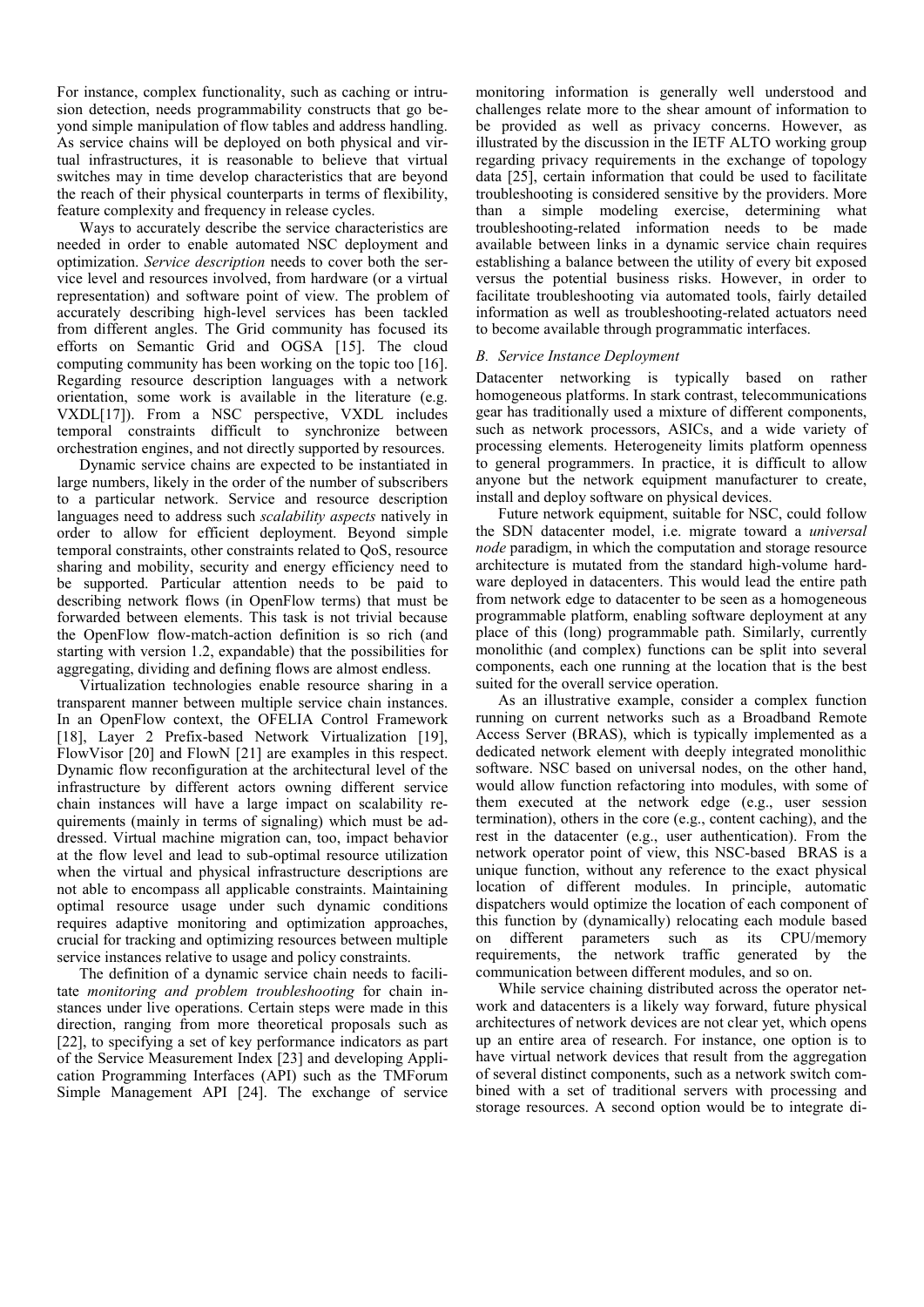verse resources (e.g., components specifically targeting network tasks such as network processors or ASICs, plus general purpose hardware such as mainstream CPUs, memory, etc.) in each device. A third option would avoid altogether networkspecific components in deployed gear, assuming that the overall performance through the use of solely general purpose hardware is acceptable. In fact, it is worth mentioning that network functions may also include data plane components, i.e., modules that need to inspect, and potentially modify, large amounts of network traffic and therefore benefit from dedicated hardware accelerators in network devices.

A second important research question is independent from the physical architecture of future network devices and relates to the *modular design of network functions*. For instance, at one end of the spectrum we may have a single, monolithic function that can be installed at any network location. On the other end, we can imagine a highly granular partition of the same function into very small components such as regular expression matching, lookup table processing, etc., with each one operating at a different location of a programmable path.

Finally, *mapping service chain components to available resources* in the network is still an open research topic. A mapping function needs to determine where certain blocks may be installed. This component may require additional performance monitoring models that measure/predict resource state and provide input to the mapping functions. When multiple mappings are possible, an optimal solution imposing constraints on the amount of resources to be reserved for these blocks (CPU cycles, memory, network interfaces, physical location and so on) could be chosen, or some other policy may be selected. Such optimization problems have long been known as NP-hard ([26][27][28]) and various heuristics were developed to make them computationally tractable. Methods based on probabilistic approaches, capable of accounting for uncertainty and variations in the network, are promising in this respect [29][30][31].

## *C. Continuous Network Service Delivery*

Service chains may be assembled manually through a user interface or dynamically via algorithmic development. Either way, operators can no longer afford extensive field trials before introducing new services and changes. Instead, they need to be empowered with a toolbox that facilitates daily operations and troubleshooting, in a fashion similar to the DevOps tools gaining popularity in the IT world [32]. DevOps includes tools common to both development and operations teams. In SDN, the connection between implementing network policies and easily determining the source of performance problems was highlighted by Kim and Feamster [33].

DevOps borrows from agile software development methodologies in order to facilitate cross-team communication and greatly increase infrastructure automation. In this context, *workflow definition* for testing, validation and troubleshooting may be considered a challenge. As discussed in [34], even software-defined networks require a fairly complex and timeconsuming constructed workflow in order to troubleshoot network functionality using state of the art tools. Dynamic service chains need such workflows to be tailored to their needs which can evolve dynamically. Therefore we need mechanisms to track and incorporate such changes in troubleshooting processes and tools.

NSC also calls for modern *model checking methods* as testing must be performed before a service instance is activated and delivered to the customer. Due to the dynamic properties of the chain, currently defined static methods used today for checking, e.g. connectivity services (ITU T-Y.1564), are not suitable. Software development model checking techniques have recently been employed in an SDN context [35]. However, model checking for dynamic service chains ought to address a series of challenges in terms of the number of instances that could be tested simultaneously on a given infrastructure and duration of tests. The effectiveness of such approaches is currently limited by the state-space explosion due to the composition of service chain segments. Moreover, it would be natural that such checkers are generated on demand and automatically configured to account for policy restrictions for particular chains. This line of work appears very promising as we move forward in NSC research.

As service chains are deployed, we need an infrastructure that dynamically keeps track and can "zoom in" on particular components that could be problematic within a chain, i.e. we would like to have *programmable observation points* within each chain covering both network and service components. With programmable, we mean that the observation points are embedded within the service chain at service definition time alongside other policies. As a result, the infrastructure can perform situation analysis in an autonomic fashion, determine the exact context, decide and react to changing conditions, e.g. when to implement the service instance migration.

 Furthermore, programmability also means the possibility to programmatically *assemble basic observation constructs* (such as counters, active measurement capabilities, etc.) into tailor-made tools that can detect specific problems at various service chain components. This type of functionality obviously requires tradeoffs between security, confidentiality, visibility, and resource consumption when it comes to infrastructure internal observation capabilities and the level of exposure toward the customer on the service chain interface. Furthermore, the required dynamicity should be implemented with low signaling overhead towards the infrastructure. Information will be mapped to the troubleshooting workflow, summarized and presented in a manner that makes it easier for human operators to take a decision on further actions.

With respect to the vantage point over the entire set of service chains deployed in the field, *scalable observability* is a major concern. Wide-scale deployment of programmable observation points may potentially lead to huge amounts of monitoring data. In practice, for highly dynamic large-scale systems, a reasonable tradeoff is to avoid reflecting the exact network state information continuously and at a very fine granularity. Network state can be approximated, reaching a balance between estimation accuracy and degree of tolerable uncertainty. In other words, capturing the network state in an accurate, efficient and scalable manner requires monitoring components that are adaptive to changing network conditions a promising research area in NSC. Scalable and flexible tools for SDN fault management and performance monitoring also require efficient real-time data processing to handle massive amounts of network data, for example by combining probabilistic approaches [36] and big data analytics.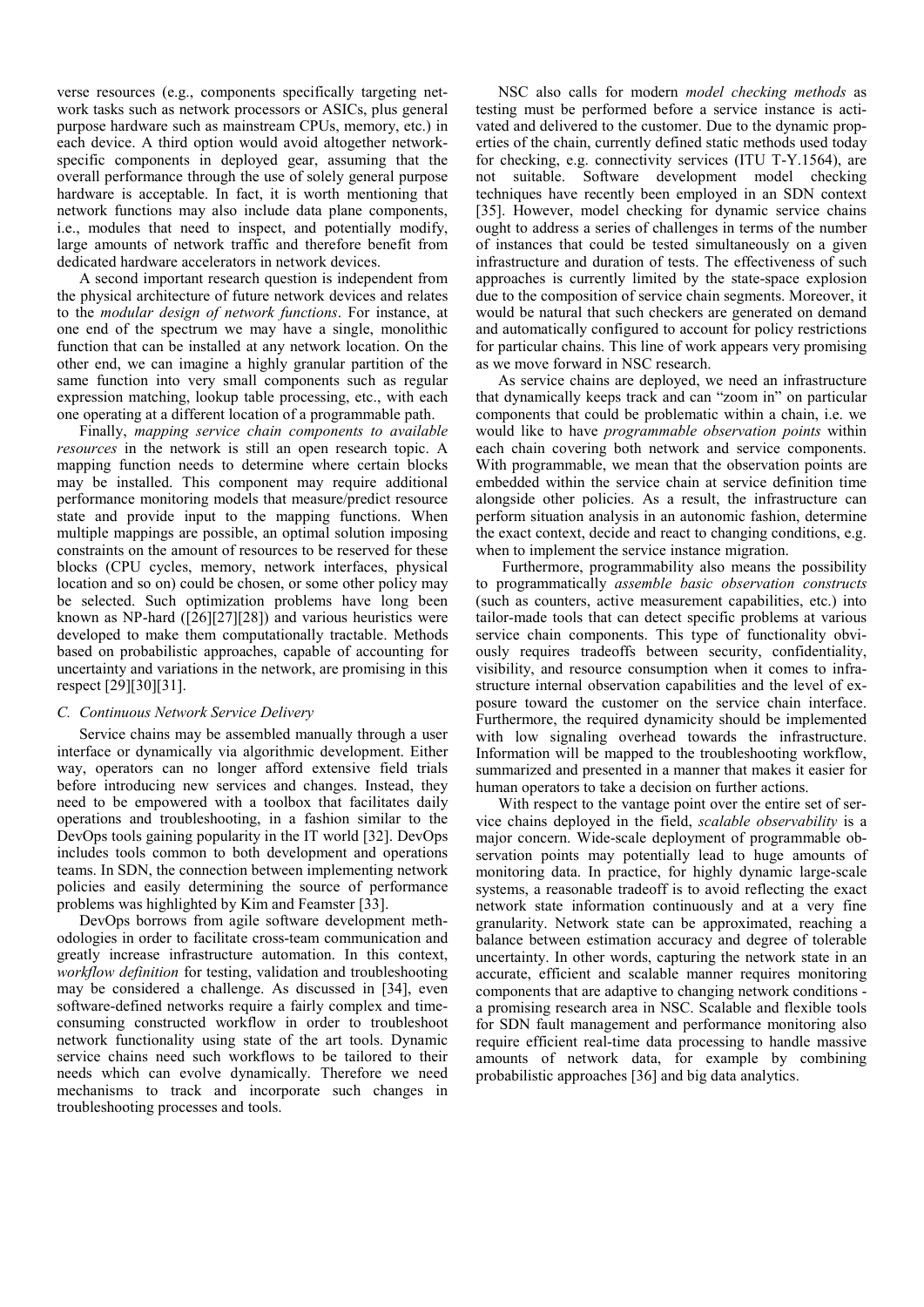## *D. Security Considerations*

NSC introduces interesting security research topics for different reasons. From a classic security domain point of view, a service chaining process (which takes place in the provider domain) might be triggered by an end user (which is in another domain). Note that today the user domain relies on various legacy access networks that connect to the core, where connectivity is granted after an authentication process such as PPP or serial number matching, with further services requiring additional authentication/authorization processes. These techniques are not very well suited to services composed through dynamic NSC as discussed in this paper.

Short-lived network services, for instance upgrading connectivity performance for a given period (e.g. to offer a "premium" service in terms of network delay for supporting online games while one is connecting to a game central), bringing the service to targeted users in a single subscriber network (e.g., to benefit only one of the home users), or supporting user-service mobility (watching on-demand movies using one's own subscription while visiting friends at their home), are difficult to support with the current schemes. Security demands increase if we take into account the deployment of these services not only on the subscriber's access network, but on visited access networks too. Additional services that will rely on a richer definition of security services include delegating rights to other users, e.g., granting access to a service bundle to another user while the subscriber is travelling. A security architecture for dynamic NSC will have to deal not only with legacy and lower layer protocols used in access networks today, but also shift from a (CPE) devicebased authentication model to a user identity based one. To support this vision, research around mixed private/public key architectures that will be able to cope with the huge number of users and interactions expected in dynamic NSC will need to be undertaken.

In the provider domain, the use of static services with proprietary equipment has been beneficial in the past in terms of security. The dynamic aspect of NSC implies that new effort will be needed in deployment design. In fact, it is widely recognized that virtualization technologies can help to control the scope in which services are deployed. Finally, as Quinn et al [1] already detect, but do not elaborate on, there are clear security implications on data and control plane management when deploying NSC which future research ought to consider.

## V. FUTURE WORK

After detailing the relevant research directions in NSC, we take the opportunity to introduce the EU-funded FP7 project UNIFY, which sets out to tackle many of the issues mentioned above through a holistic approach [37]. The core project aim is to provide the means for flexible service creation within the context of unified cloud and carrier networks, especially focusing on network functions. Specifically, UNIFY finds current carrier networks to be slow, rigid in terms of functions and resources, and inflexible with respect to service creation. Thus, UNIFY envisions an architecture where the entire network from home devices to data centers forms a unified production environment. As a consequence, an NSP can distribute functions and state anywhere in the network, aided by automated orchestration engines. In other words, UNIFY envisions an automated, dynamic service creation platform, leveraging fine-granular NSC.

To accomplish such a unified production environment, the project will focus on four key aspects. First, UNIFY will consider the network services for a converged fixed-mobile network and study the decomposition of these traditional network functions into more fine granular components. UNIFY will identify the minimal set of components which, once in place, can provide more flexibility for network service chaining. Second, UNIFY will define a service abstraction model and a proper service creation language suitable for dynamic NSCs. This includes aspects dealing with orchestration and network function placement optimization through novel algorithms, enabling the automatic placement of networking, computing and storage components across the infrastructure. Third, in the framework of Service Provider DevOps, new management technologies will be developed, based on the experience from data centers, and integrated into the orchestration architecture, addressing the challenges of dynamic service chaining. Finally, UNIFY will evaluate the applicability of a universal node based on commodity hardware in order to support both network functions and traditional data center workloads, with an investigation of the need of hardware acceleration.

## VI. CONCLUSION

This paper discussed network service chaining in the context of future infrastructure networks. After illustrating how service chains are crafted today, we motivated the need for dynamic NSC and presented how service chains can be employed in future operator networks in order to provide cost reductions, increased flexibility, and time-to-market acceleration throughout the network. We then went through our design considerations for NSC, including the key role it can play in accelerating the design, implementation and deployment of novel service offerings in infrastructure networks as well as the potential for carrier CAPEX and OPEX reduction. The key contribution of this paper is a detailed array of research directions in the context of NSC, including service instance deployment, network service definition, programming, and operations, as well as the concept of continuous network service delivery. Finally, we summarized how the EU- FP7 UNIFY project aims to address some of the research challenges introduced in this paper.

Dynamic NSC is a very promising research area with several topics that will need to address challenges which hitherto were unknown in telecommunications networks. For example, service chain "debugging" in an NSC era and the corresponding network fault isolation processes today entail completely different aspects. Therefore, research results towards dynamic NSC will have significant impact in the way we design, operate, and maintain networks in the coming years. Furthermore, in contrast to major players in datacenter networking, network infrastructure carriers prefer solutions that are interoperable and have global reach and applicability. As such, we also expect that as research in NSC matures and is demonstrated to work well in practice, some of the NSC focus will be diverted towards interoperable solutions across operator networks and thus international standardization.